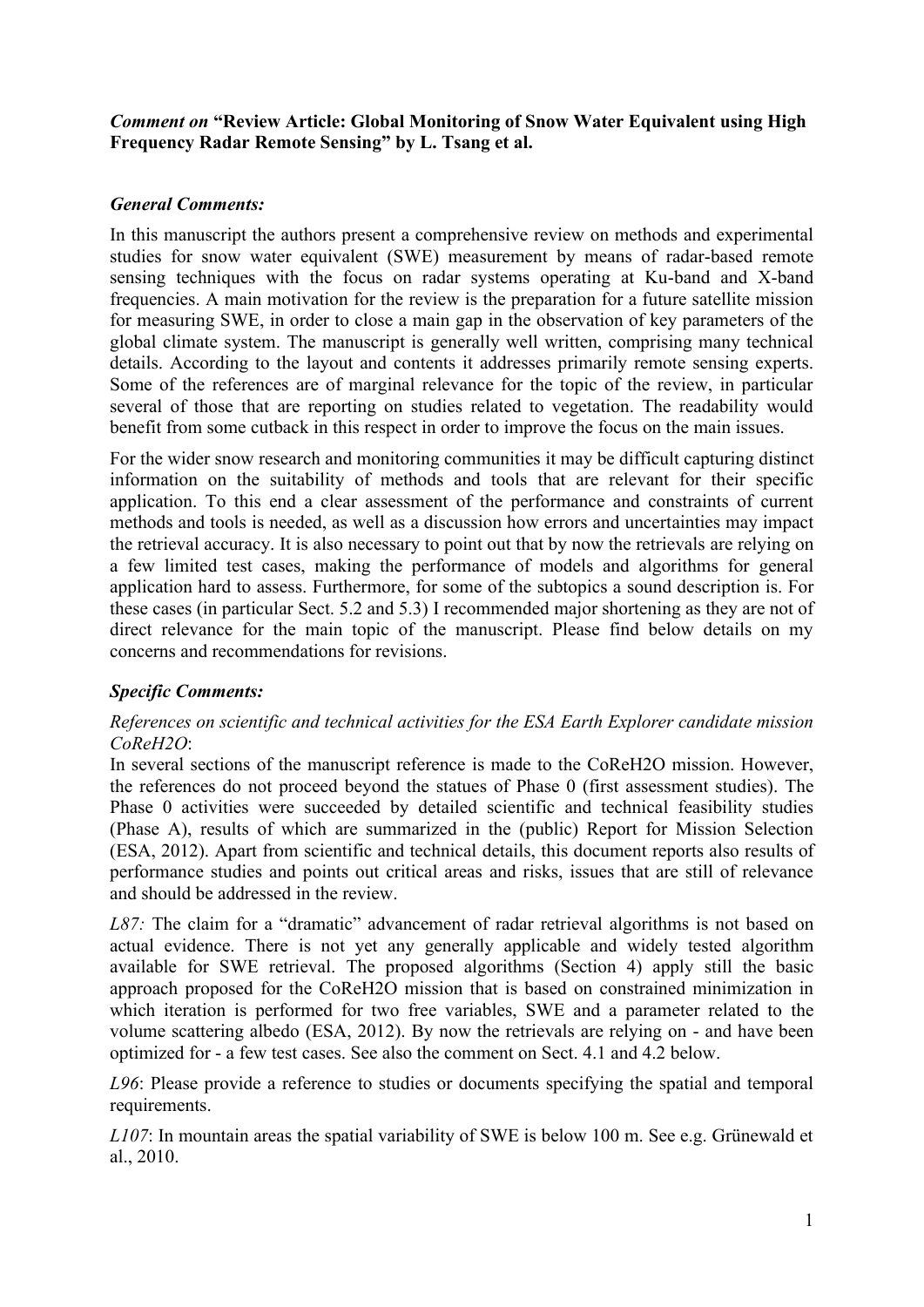*L162:* "volume scattering increases with snow mass" This is a cursory statement, not accounting for other factors that affect and may dominate the volume scattering signal.

*L176, Fig. 1*: Ground-volume interactions are missing.

*L225, Fig. 3 and related text*: Structural anisotropy is a characteristic feature of natural snow packs (e.g. Leinss et al., 2020). This causes changes of the phase matrix with the incidence angle. Please explain in which way incidence angle effects related to structural anisotropy are taken into account in the models for computing radar signal propagation and phase matrix.

*L257, Fig. 4 and related text:* This example is based on a very limited data base, comprising only three points out of daily NoSRex SnowScat measurements that were acquired during four winter seasons with quite different backscatter behaviour (Lemmetyinen et al., 2014; 2016). For comprehensive evaluation of the model a wider view is needed, checking data at different incidence angles and for cases with different snow structural properties. If such an analysis is not available, current limitations in this respect need to be addressed.

*L288, Fig. 5(a):* Is there any particular reason why different rms heights are used for wet and frozen soil?

*L322, Fig. 6(a):* The sample of 5 points, 4 of which show the same moisture value, is not an adequate sample for a reliable performance estimate of the soil moisture retrieval algorithm. Fig 6(b) shows also a very small sample, not matching the needs for statistically significant performance estimates. Computations at different incidence angles and comparisons with experimental data (as available from NoSRex) would provide higher confidence. Furthermore, please specify the incidence angle and the state of the soil in Fig. 6(b). Please check the allocation of the blue and red marks in the figure caption; it seems the symbols for NoSREx and SnowEx have been mixed up.

*L347ff, impact of forests:* Here it should also be mentioned that in CoReH2O Phase A the impact of forests on radar signals of snow covered ground was studied (ESA, 2012), described in detail by Montomoli et al. (2016). The forest model selected for this study accounts for scattering of trunks, branches of different size and needles, as well as for differences in the structure of vertical layers. Effects of differences in cover fraction, tree height and biomass were analysed. Consequently, this model allows for a multifaceted description of forest properties and for estimating the impact of the forest parameters on the backscatter of snow covered forests.

*L415, Fig.9:* Reference to scattering and penetration of wheat canopies is of marginal relevance for snow studies. This should better be replaced by results from studies concerned with forest canopies.

*L425ff:* The radar penetration capability in forests depends on the density and structure of the canopy and on dielectric properties. Rather than referring to lidar observations, reference should be made to studies on radar signal penetration. Kugler et al. (2014) show for various forest canopies (including coniferous) that the X-band scattering phase centre height is located well above the ground surface and the ground scattering contribution is marginal. A reasonable extrapolation from X-band to Ku-band should be possible.

*L487:* Please provide specifications on properties of the Ku-band SAR or a reference.

*L508, Table 3, Row 3:* Dates for SnowSAR campaign Finland need to be corrected: March 2011 and winter 2011-2012.

*L524ff, Section 3.3.1, field measurements:* This section presents a specific, detailed proposal on arrangement and techniques of field measurements, in its content not directly related to the topic of the review. It should better be provided as Supplement or moved to the Appendix.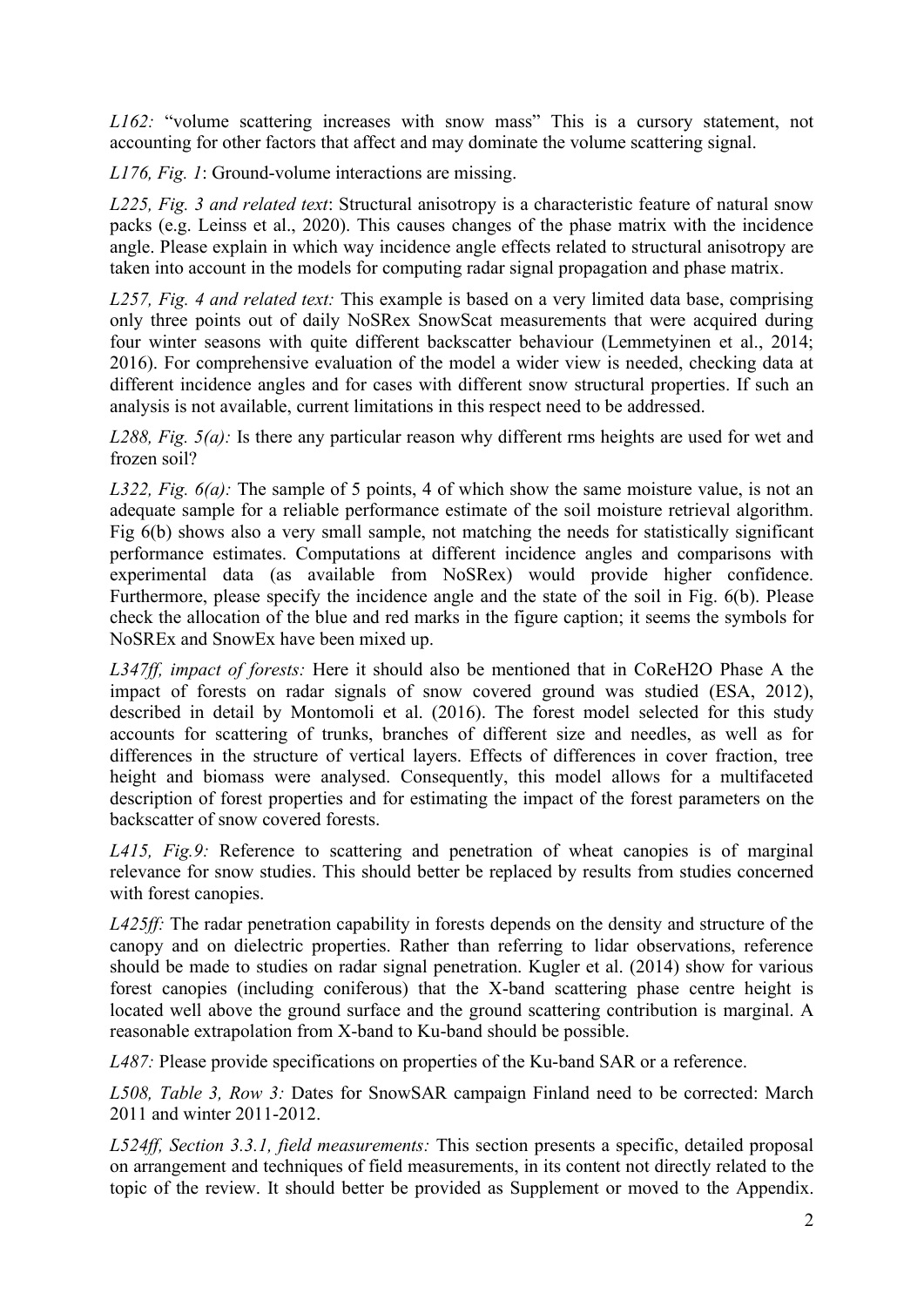Besides, the proposed arrangement requires special tools and would not be applicable on any type of terrain. In practice a trade-off between available resources and spatial coverage is needed.

*L628ff, Sections 4.1 and 4.2 (on the retrieval problem and need for a priori information):* The example algorithms apply the same basic approach as proposed for the CoReH2O mission, based on constrained minimization in which iteration is performed for two free variables, SWE and a parameter effective grain size related to the volume scattering albedo (ESA, 2012). Whereas the CoReH2O baseline version accounts for backscatter data from four channels (X-and Ku-band co- and cross-polarization) the algorithm specified in Equ. 3 uses backscatter from two channels (co-polarized) and iterates also for two free variables: total optical thickness (related to SWE after eliminating the scattering contributions) and scattering albedo (which was used as one of the free variables in the retrieval version of the CoReH2O Phase-0 studies). A critical issue is the need for accurate a priori estimates on snowpack physical properties as input for the configuration parameters of the backscatter forward model as well as for regularization. Of main concern is the parameter for describing the scattering properties (related to microstructure) for which a priori estimates within a small error bound are needed. In the performance study for CoReH2O Level-2 products the accuracy requirements of a priori data for model configuration and regularisation were quantified (ESA, 2012). This was a limited first effort. A wider view is needed for quantifying the impact of uncertainty in a priori estimates on retrieval accuracy for the different states of the global snow cover. Though addressed here between the lines, definite numbers on a priori data requirements would be needed for full traceability.

*L666, Table 4:* The generic information on typical properties of snow types in Alaska, provided in this table, is not a suitable a-priori input on snow properties, as required for inversion model initialization and regularization. This comment refers not only to specifications such as "no data" or "variable", or the contents of the last column (e.g. quoting new and wet snow for characterizing the maritime snow class), etc.

*L715:* Huang et al. (2012) refer to scattering of rough soil surfaces and not to snow.

*L775, L776:* The publications of Lemmetyinen et al. and Zhu et al. confirm the importance of reliable a priori estimates on snow microstructure (in line with the comments above on Sections 4.1 and 4.2). In these cases site-specific approaches are used for estimating snow structural parameters. In its core these retrieval algorithms (applying constrained minimization) are the same as proposed for CoReH2O and tested in the Mission Phase A with SnowScat data (ESA, 2012) and in follow-up activities with SnowSAR data (e.g. Rott et al., 2013). I was not able to locate the publication of King et al. (2019) that is cited in L776 and addressed in L784 to L790.

*L853:* Please explain the link between the co-located ground measurements and the derived a priori information.

*L888*: Please provide a reference on the difference in saturation between the co- and crosspolarized signals. NoSRex Snowscat data show similar sensitivity in terms of SWE for coand cross-polarized Ku-band data (e.g. Lemmetyinen et al., 2014), suggesting a similar saturation limit.

*L931ff, Section 5.2, C-band:* This contribution is problematic as it provides a biased view. It expands on the statement "the volume scattering by snow grains was believed to be small at C-band" (L935). Rather than guesswork, the knowledge on C-band radar wave interaction with snow is based on careful theoretical and experimental work over years, confirming the prevalence of low backscatter intensity for seasonal snow in mountain areas. References to such studies are needed for a balanced account. Besides, the notes on some of the papers cited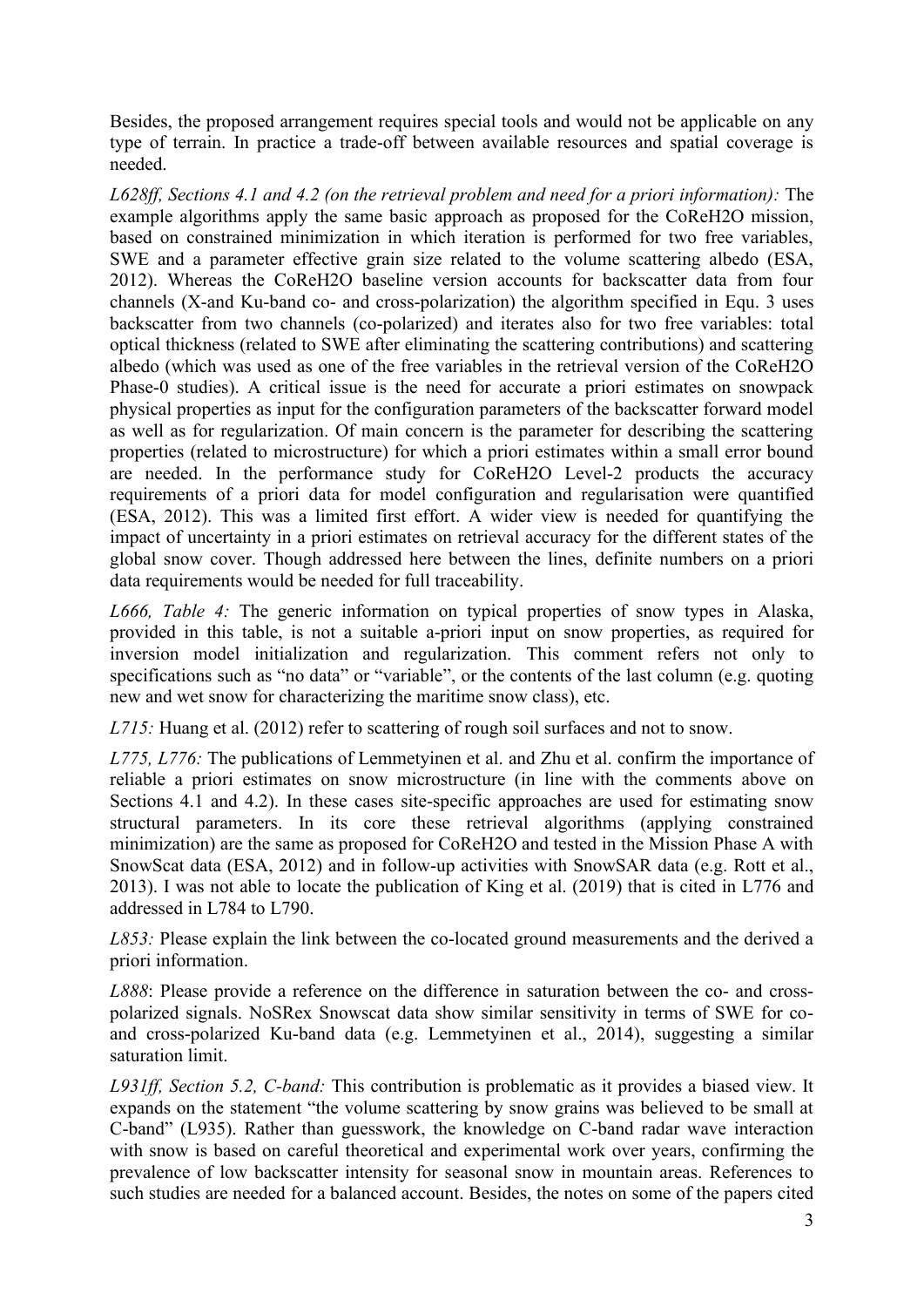in this section are questionable. For example, Pivot et al. (2012) show little change of Radarsat sigma-0 during the main part of the snow cover season (Nov. to April) at the six test sites, intermittently even a drop. Shi et al. (2000) is not included in the list of references. The data presented by Arslan et al. (2006) show similar change in in co- and cross-polarized sigma-0. There is not any statistically significant difference in the relation between either C-VV or C-VH and SWE. Bernier et al. (1999) did not use any cross-pol data. They show that C-band sigma-0 decreases with increasing SWE due to change of the backscatter contribution from ground. The Sect. 5.2 conveys the message that snow microstructure and properties of the underlying ground are of no relevance for C-band cross-polarized backscatter, in contradiction to the detailed description of the related processes in Sect. 3. Clarifying this apparent contradiction would warrant a separate publication. Therefore Sect. 5.2 should be scaled down down to a summary with some references.

*L1007*: McGrawth et al. ( 2019) report on GPR measurement of snow depth only.

*L1027 and Fig. 17*: Please provide information on the sensor and measurement site.

*L1035, Section 5.3.3, Interferometry*: The method of repeat-pass InSAR for SWE retrieval and related experiments have been described in several publications. This section does not provide any new insights and contains some errors. Therefore it is recommended to shorten this section significantly. A short summary and some key references will do. The method exploiting the phase delay in snow traces back to Guneriussen et al. (2001), not to the references cited in L1038. Further issues: L1049: SWE measurements by means of phase delay in repeat-pass InSAR do not require a second antenna. Zero baseline is optimum; in this case there is problem of ambiguity with the topographic phase is avoided. Fig. 18a: The plot and the equation are incorrect; the geometric relations are neglected. Also, it is unclear to which measurement principle the figure refers. Probably it should indicate the measurement of snow surface height by DEM differencing which can be applied in case of surface scattering (wet snow) and requires requiring single-pass InSAR. L1072ff: The paragraph on the scattering phase centre in snow is rather speculative, references report on vegetation studies, the specific conditions of interferometric radar signal propagation in snow are not taken into account (e.g. Dall, 2007). The position of the scattering phase centre in snow volumes is highly dependent snow microstructure, obscuring possible relations with snow mass (e.g. Rott et al., 2021).

*L1150:* Please provide a reference on the direct assimilation of Ku-band backscatter intensity in snow process models. The statement here, claiming that this can be done, needs a proof.

*L1174ff, Summary and Perspectives:* This review shows that significant advancements have been achieved in the fields of radar signal propagation, snow microstructure observations and backscatter modelling. On the other hand, the retrieval algorithms are still based on the same concept developed for the CoReH2O mission that requires a priori information on snow properties within comparatively narrow error bars. Major progress has been achieved in deriving such information from various sources, however by now optimized for local retrievals and tested with few confined data sets. The wider applicability and performance need to be proven. The perspectives quoted in this section are limited to short unspecific statements. Details on plans for further development would be of interest.

*List of references:* Please check the alphabetic order.

### *References*

Dall, J.: InSAR Elevation bias caused by penetration into uniform volumes, IEEE Trans. Geosc. Remote Sensing, 45(7), 2319–2324, 2007.